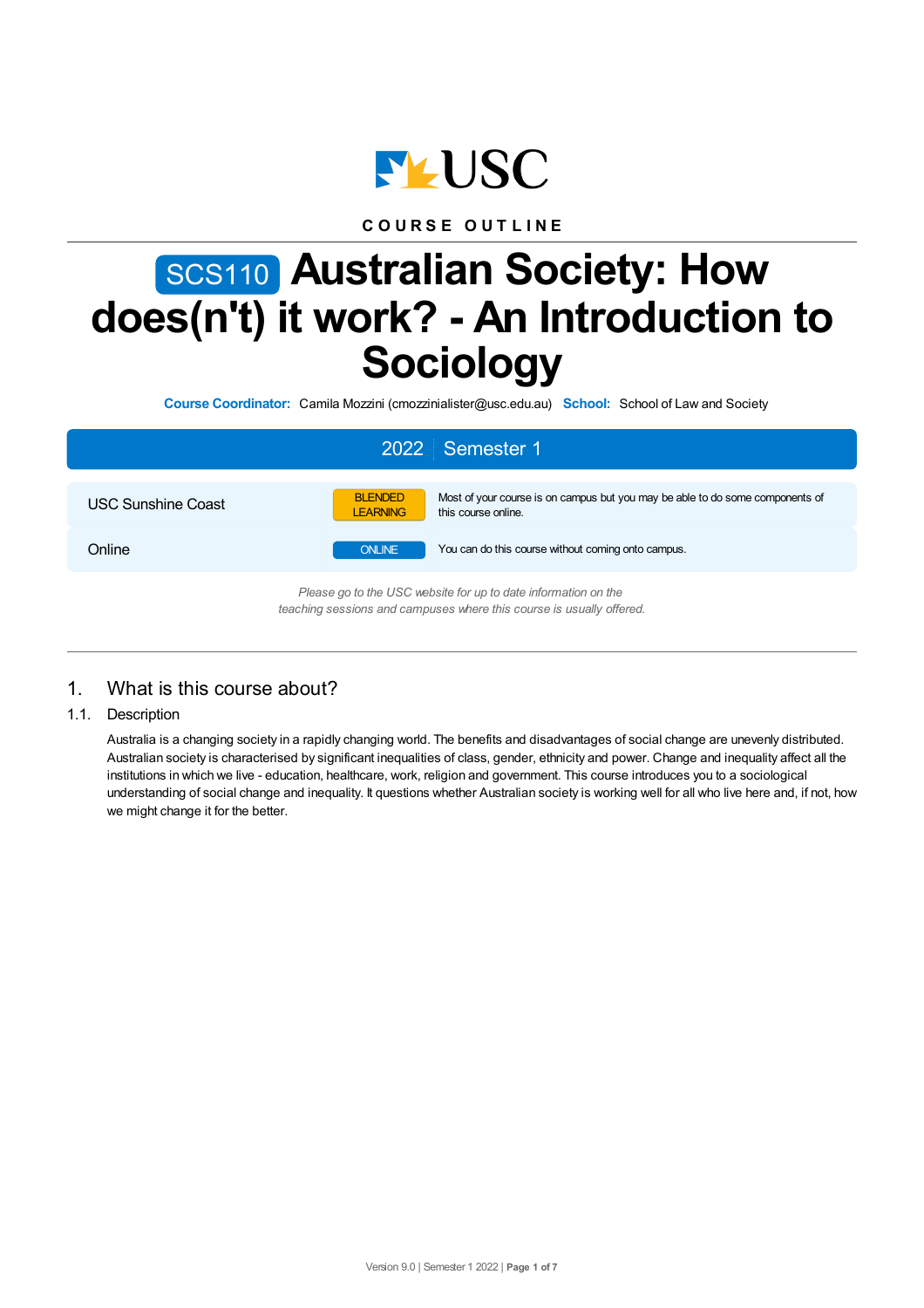## 1.2. How will this course be delivered?

| <b>ACTIVITY</b>                                                                                                                                                                                                                                                | <b>HOURS</b>    | <b>BEGINNING WEEK</b> | <b>FREQUENCY</b> |
|----------------------------------------------------------------------------------------------------------------------------------------------------------------------------------------------------------------------------------------------------------------|-----------------|-----------------------|------------------|
| <b>BLENDED LEARNING</b>                                                                                                                                                                                                                                        |                 |                       |                  |
| Learning materials - 1 hour of weekly online learning materials<br>for students to study and address in their own time before<br>attending Tutorial/Workshops and seminars.                                                                                    | 1 <sub>hr</sub> | Week 1                | 13 times         |
| <b>Tutorial/Workshop 1</b> – On campus 2 hour tutorials                                                                                                                                                                                                        | 2hrs            | Week 2                | 11 times         |
| <b>Seminar</b> – The will be 2 recorded All-of-Cohort seminars<br>delivered at the beginning (Week 1) and the end (Week 12) of the<br>course.                                                                                                                  | 2hrs            | Week 1                | 2 times          |
| <b>ONLINE</b>                                                                                                                                                                                                                                                  |                 |                       |                  |
| <b>Learning materials</b> $-1$ hour of weekly online learning materials<br>for students to study and address in their own time before<br>attending Tutorial Workshops and Seminars                                                                             | 1 <sub>hr</sub> | Week 1                | 13 times         |
| Tutorial/Workshop 1 - Synchronous online tutorial                                                                                                                                                                                                              | 2hrs            | Week 2                | 11 times         |
| <b>Seminar</b> – The will be 2 recorded All-of-Cohort seminars<br>delivered at the beginning (Week 1) and the end (Week 12) of the<br>course. Students doing the course online will not be required to<br>attend in-person but should view the seminar online. | 2hrs            | Week 1                | 2 times          |

## 1.3. Course Topics

- Introduction: Society, Social Inequality and Social Change
- The Sociological Imagination
- Modernity and Globalisation
- Social Theory: Classical and Contemporary
- Class Inequality
- Gender Inequality
- Ethnic and Indigenous Inequality
- Understanding Power and the State
- Understanding Work, Religion, Health, Education and Social Movements
- Understanding Social Change

# 2. What level is this course?

#### 100 Level (Introductory)

Engaging with discipline knowledge and skills at foundational level, broad application of knowledge and skills in familiar contexts and with support. Limited or no prerequisites. Normally, associated with the first full-time study year of an undergraduate program.

# 3. What is the unit value of this course?

12 units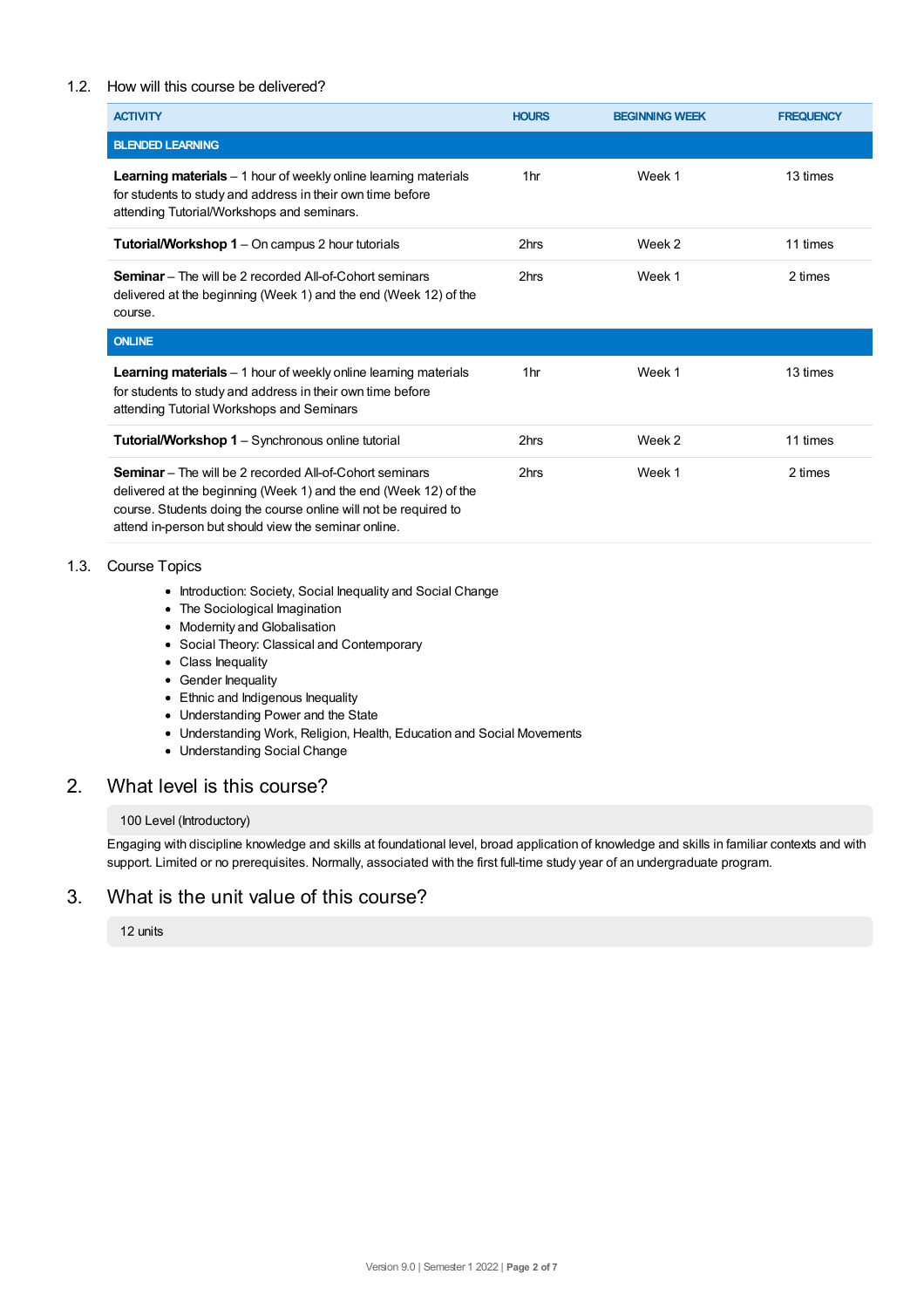# 4. How does this course contribute to my learning?

|                  | <b>COURSE LEARNING OUTCOMES</b>                                                                                                                                                                           | <b>GRADUATE QUALITIES</b>                                                 |
|------------------|-----------------------------------------------------------------------------------------------------------------------------------------------------------------------------------------------------------|---------------------------------------------------------------------------|
|                  | On successful completion of this course, you should be able to                                                                                                                                            | Completing these tasks<br>successfully will contribute to<br>you becoming |
|                  | Demonstrate knowledge of basic sociological concepts for developing a critical understanding of<br>society.                                                                                               | Knowledgeable                                                             |
| 2                | Demonstrate a sociological understanding of the nature of social relationships and institutions;<br>patterns of social diversity and inequality; and processes that underpin social change and stability. | Creative and critical thinker                                             |
| $\left(3\right)$ | Communicate sociological ideas, principles and knowledge to specialist and non-specialist<br>audiences using effective formats and media.                                                                 | Engaged                                                                   |
| 4                | Apply sociological theories, concepts and evidence to sociological questions.                                                                                                                             | Empowered                                                                 |
| 5                | Critically review, analyse, summarise and synthesise sociological scholarship including research.                                                                                                         | Creative and critical thinker                                             |

# 5. Am Ieligible to enrol in this course?

Refer to the USC [Glossary](https://www.usc.edu.au/about/policies-and-procedures/glossary-of-terms-for-policy-and-procedures) of terms for definitions of "pre-requisites, co-requisites and anti-requisites".

## 5.1. Pre-requisites

Not applicable

# 5.2. Co-requisites

Not applicable

# 5.3. Anti-requisites

Not applicable

# 5.4. Specific assumed prior knowledge and skills (where applicable)

Not applicable

# 6. How am Igoing to be assessed?

# 6.1. Grading Scale

Standard Grading (GRD)

High Distinction (HD), Distinction (DN), Credit (CR), Pass (PS), Fail (FL).

## 6.2. Details of early feedback on progress

In week 4 a formative online (worth 0% of your grade) quiz will be administered to provide some early feedback on your engagement with the learning materials covered up to that point. This will enable your tutor to identify any issues you might be having with the material and suggest appropriate strategies for improving your learning.

## 6.3. Assessment tasks

| <b>DELIVERY</b><br><b>MODE</b> | <b>TASK</b><br>NO. | <b>ASSESSMENT</b><br><b>PRODUCT</b>     | <b>INDIVIDUAL</b><br><b>OR GROUP</b> | <b>WEIGHTING</b><br>$\%$ | <b>WHAT IS THE</b><br><b>DURATION/</b><br>LENGTH? | <b>WHEN SHOULD I</b><br>SUBMIT? | <b>WHERE SHOULD I</b><br><b>SUBMIT IT?</b>                      |
|--------------------------------|--------------------|-----------------------------------------|--------------------------------------|--------------------------|---------------------------------------------------|---------------------------------|-----------------------------------------------------------------|
| All                            | 1a                 | Plan                                    | Individual                           | 20%                      | 400 words                                         | Week 7                          | <b>Online Assignment</b><br>Submission with<br>plagiarism check |
| All                            | 1 <sub>b</sub>     | Essay                                   | Individual                           | 40%                      | 2000 words                                        | Week 12                         | <b>Online Assignment</b><br>Submission with<br>plagiarism check |
| All                            | $\overline{2}$     | Examination -<br>Centrally<br>Scheduled | Individual                           | 40%                      | 3 Hours                                           | Exam Period                     | <b>Online Assignment</b><br>Submission with<br>plagiarism check |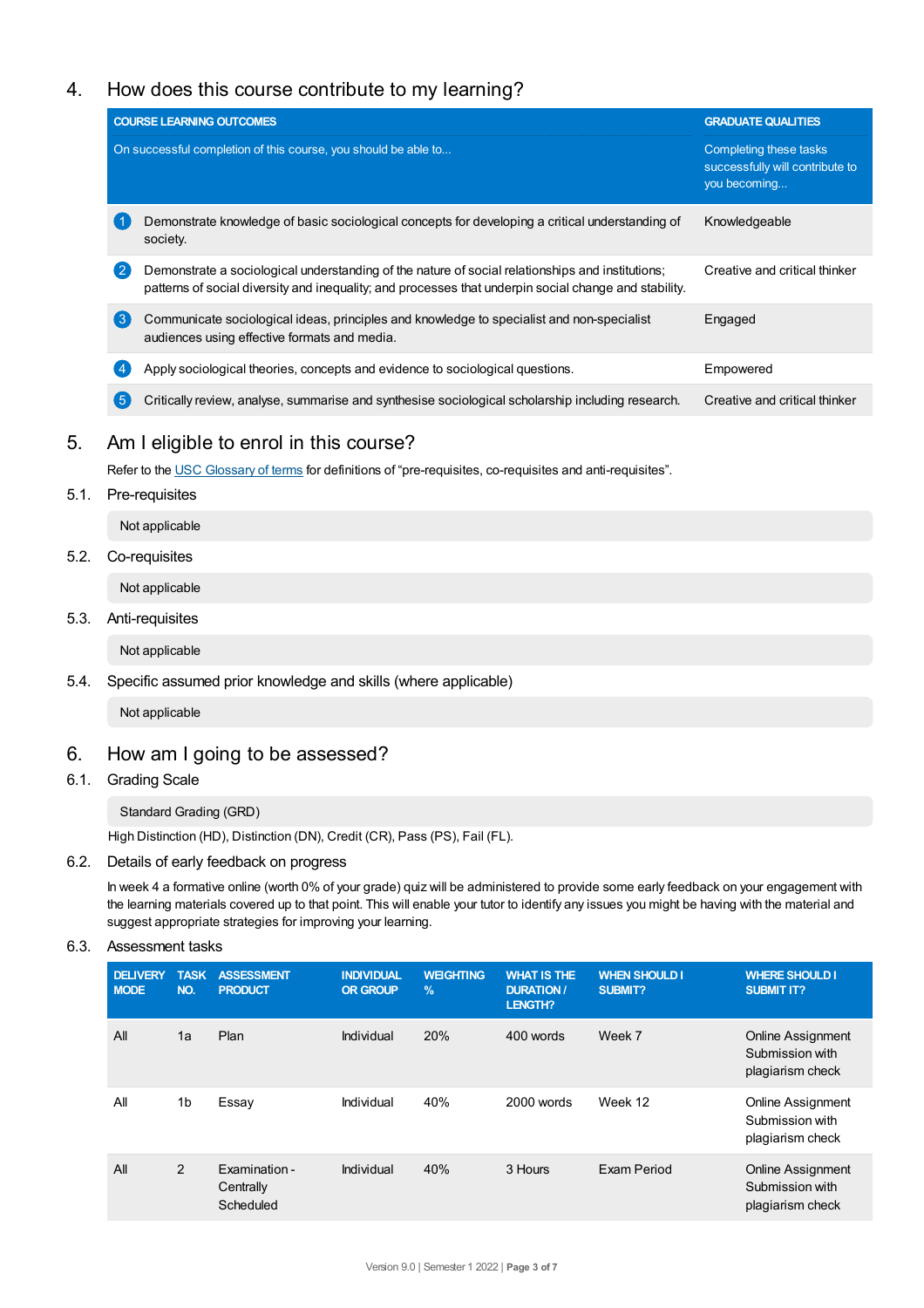# **All - Assessment Task 1a:** Major Essay - Draft Plan (containing thesis statement)

| <b>GOAL:</b>     | This exercise assists you in the initial planning of the major essay on a substantive area of sociological analysis<br>concerning social inequality and/ or social change by writing up the main elements of an essay plan.                                                                                                                                                                                                                                                                                                                                                                                                                                                                                                                                                                                                                                                                                                                                                                                                                                                                                                                                                                                                                                                                                                                                                                                                                                                                                                                      |                                     |  |  |  |  |  |
|------------------|--------------------------------------------------------------------------------------------------------------------------------------------------------------------------------------------------------------------------------------------------------------------------------------------------------------------------------------------------------------------------------------------------------------------------------------------------------------------------------------------------------------------------------------------------------------------------------------------------------------------------------------------------------------------------------------------------------------------------------------------------------------------------------------------------------------------------------------------------------------------------------------------------------------------------------------------------------------------------------------------------------------------------------------------------------------------------------------------------------------------------------------------------------------------------------------------------------------------------------------------------------------------------------------------------------------------------------------------------------------------------------------------------------------------------------------------------------------------------------------------------------------------------------------------------|-------------------------------------|--|--|--|--|--|
| <b>PRODUCT:</b>  | Plan                                                                                                                                                                                                                                                                                                                                                                                                                                                                                                                                                                                                                                                                                                                                                                                                                                                                                                                                                                                                                                                                                                                                                                                                                                                                                                                                                                                                                                                                                                                                             |                                     |  |  |  |  |  |
| <b>FORMAT:</b>   | This is an individually written, introductory plan of 400 words, in preparation for your major essay on a substantive area of<br>sociological analysis concerning social inequality and/ or social change in Australia; such as poverty, class, gender,<br>racism, education, health-care, work, religion or government. It is also an opportunity for you to receive feedback from your<br>tutor at an early point. The essay questions on these topics will be placed on Canvas in Week 1. You need to identify a<br>topic-question of importance to you that you are going to focus on in your essay. Your plan will include the following 5<br>components: 1) An identification and initial understanding of a substantive area of sociological analysis concerning social<br>inequality and/or social change. 2) A clear claim ('thesis') statement addressing the topic question/ problem, indicating<br>logical direction of argument. 3) A Demonstrated awareness of proposed sources of knowledge that will be used to<br>support an argument of this kind (theoretical/empirical, quantitative/qualitative, comparative, historical, documentary,<br>official statistics, peer reviewed studies, critical review of literature, survey or interview based research, etc.). 4) An initial<br>identification of relevant sociological theory(ies) that will be used to explain the problem or issue. 5) A prelimiary<br>bibliography of 6 sources you have consulted so far in planning your essay that are relevant to the essay topic. |                                     |  |  |  |  |  |
| <b>CRITERIA:</b> | No.                                                                                                                                                                                                                                                                                                                                                                                                                                                                                                                                                                                                                                                                                                                                                                                                                                                                                                                                                                                                                                                                                                                                                                                                                                                                                                                                                                                                                                                                                                                                              | <b>Learning Outcome</b><br>assessed |  |  |  |  |  |
|                  | Sociological understanding – clarification of the relevant social causes or meanings giving<br>rise to a human problem/ issue.                                                                                                                                                                                                                                                                                                                                                                                                                                                                                                                                                                                                                                                                                                                                                                                                                                                                                                                                                                                                                                                                                                                                                                                                                                                                                                                                                                                                                   | (2)                                 |  |  |  |  |  |
|                  |                                                                                                                                                                                                                                                                                                                                                                                                                                                                                                                                                                                                                                                                                                                                                                                                                                                                                                                                                                                                                                                                                                                                                                                                                                                                                                                                                                                                                                                                                                                                                  |                                     |  |  |  |  |  |

## **All - Assessment Task 1b:** Major Essay - complete

| The purpose of this essay is for you to demonstrate a critical sociological understanding of one of the major substantive<br>areas involving social inequality and/ or change in Australian society (such as poverty, class, gender, racism, education,<br>health-care, work, religion or government) covered in learning materials, tutorials, and tutorial readings, during weeks 3-12                                                                                                                                                                                                                                                                                                     |                                                                                                        |                   |  |  |  |  |
|----------------------------------------------------------------------------------------------------------------------------------------------------------------------------------------------------------------------------------------------------------------------------------------------------------------------------------------------------------------------------------------------------------------------------------------------------------------------------------------------------------------------------------------------------------------------------------------------------------------------------------------------------------------------------------------------|--------------------------------------------------------------------------------------------------------|-------------------|--|--|--|--|
|                                                                                                                                                                                                                                                                                                                                                                                                                                                                                                                                                                                                                                                                                              | Essay                                                                                                  |                   |  |  |  |  |
| This is an individual assignment of 2000 words, plus references. It builds directly upon the research and planning that you<br>have demonstrated in Assessment Task 1 Part B. On the basis of the feedback that you receive on the draft of your<br>introductory plan, you shall develop those initial elements into a final, completed version of your essay. The list of essay<br>topics will be made available in Week 1 on Canvas at: https://online.usc.edu.au. You will need to use at least 8 academic<br>sources (i.e. sociology journal articles or published sociology books) to pass this essay. See the SCS110 Library Guide if<br>in doubt, http://usc-au.libsurveys.com/SCS110 |                                                                                                        |                   |  |  |  |  |
| No.                                                                                                                                                                                                                                                                                                                                                                                                                                                                                                                                                                                                                                                                                          | <b>Learning Outcome</b><br>assessed                                                                    |                   |  |  |  |  |
| 1                                                                                                                                                                                                                                                                                                                                                                                                                                                                                                                                                                                                                                                                                            | Sociological understanding – clarification of the relevant "social causes or meaning" of the<br>issue. | $(2)$ $(3)$       |  |  |  |  |
| 2                                                                                                                                                                                                                                                                                                                                                                                                                                                                                                                                                                                                                                                                                            | Critical application of sociological theory.                                                           | $\left( 4\right)$ |  |  |  |  |
| 3                                                                                                                                                                                                                                                                                                                                                                                                                                                                                                                                                                                                                                                                                            | Synthesis - claim plus evidence = argument.                                                            | 6                 |  |  |  |  |
|                                                                                                                                                                                                                                                                                                                                                                                                                                                                                                                                                                                                                                                                                              |                                                                                                        |                   |  |  |  |  |
|                                                                                                                                                                                                                                                                                                                                                                                                                                                                                                                                                                                                                                                                                              |                                                                                                        |                   |  |  |  |  |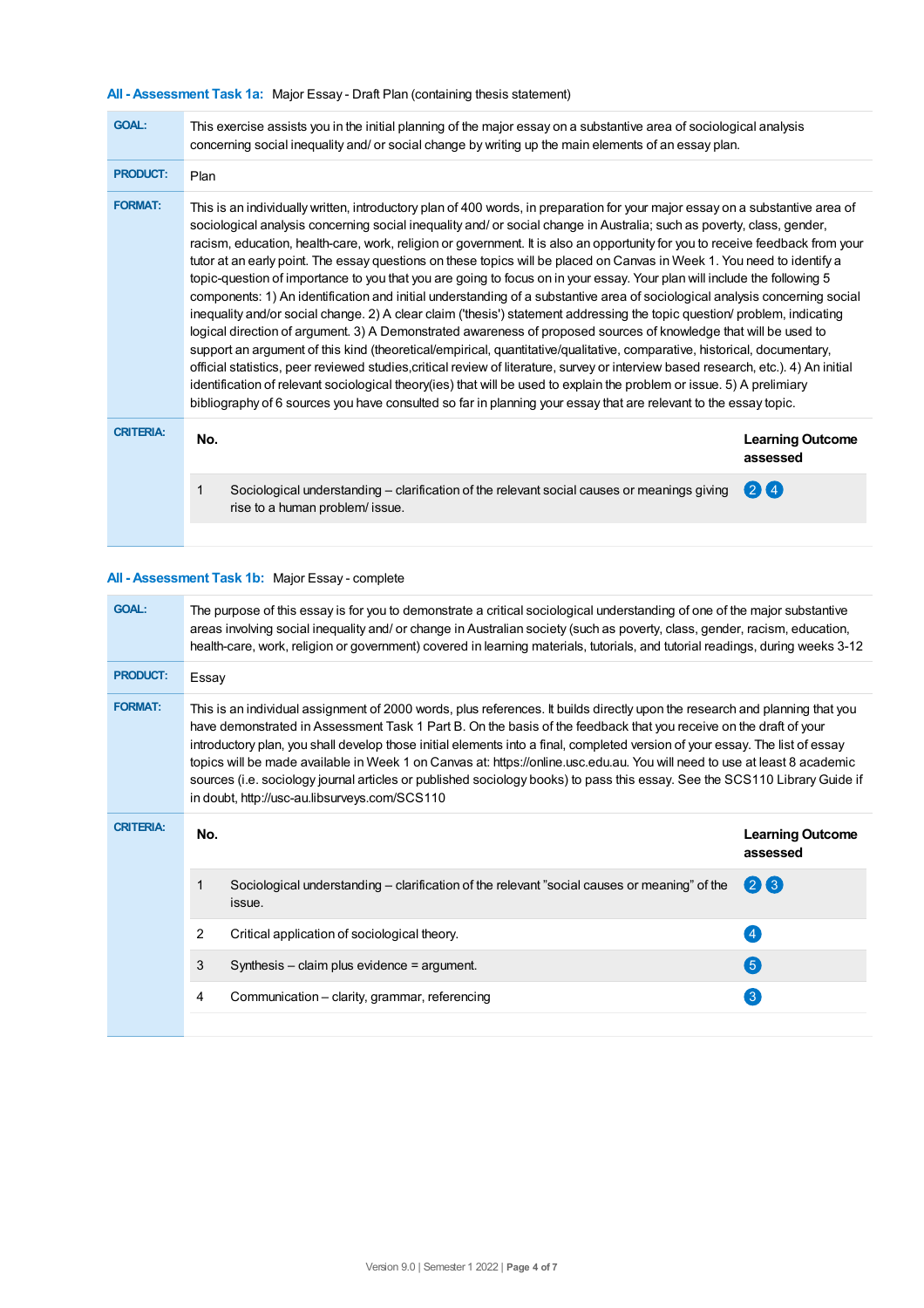#### **All - Assessment Task 2:** Examination

| <b>GOAL:</b>     | The purpose of the exam is to (a) test your sociological knowledge and (b) demonstrate your critical understanding of three<br>selected areas of sociological analysis.                                                                                                                                                                                                                                                                                                                                                                                                                                                                                                                                                                                                                                                 |                                     |  |  |  |
|------------------|-------------------------------------------------------------------------------------------------------------------------------------------------------------------------------------------------------------------------------------------------------------------------------------------------------------------------------------------------------------------------------------------------------------------------------------------------------------------------------------------------------------------------------------------------------------------------------------------------------------------------------------------------------------------------------------------------------------------------------------------------------------------------------------------------------------------------|-------------------------------------|--|--|--|
| <b>PRODUCT:</b>  | <b>Examination - Centrally Scheduled</b>                                                                                                                                                                                                                                                                                                                                                                                                                                                                                                                                                                                                                                                                                                                                                                                |                                     |  |  |  |
| <b>FORMAT:</b>   | The SCS110 online examination will be taken during the end of semester examination period over a period of two hours<br>and ten minutes. The exam date will be made available towards the end of semester. The format will consist of multiple<br>choice questions worth 50% and three short discussion questions, also worth 50% of the exam score. The multiple-choice<br>section of the exam will test students' knowledge of basic sociological concepts and major research findings in the areas<br>covered by the course, concerning Australian society. The purpose of the short-essay section is to allow students to<br>demonstrate their understanding of the sociological issues concerning inequality and change raised in this course. It will<br>be based on the work covered during the entire semester. |                                     |  |  |  |
| <b>CRITERIA:</b> | No.                                                                                                                                                                                                                                                                                                                                                                                                                                                                                                                                                                                                                                                                                                                                                                                                                     | <b>Learning Outcome</b><br>assessed |  |  |  |
|                  | Identification of sociological terms and findings in multiple-choice section                                                                                                                                                                                                                                                                                                                                                                                                                                                                                                                                                                                                                                                                                                                                            |                                     |  |  |  |
|                  | $\mathcal{P}$<br>Application of sociological theories, concepts and evidence to a broad range of social<br>issues, concerning social inequality and change in the short answer section.                                                                                                                                                                                                                                                                                                                                                                                                                                                                                                                                                                                                                                 | $2$ 3 4                             |  |  |  |
|                  |                                                                                                                                                                                                                                                                                                                                                                                                                                                                                                                                                                                                                                                                                                                                                                                                                         |                                     |  |  |  |

# 7. Directed study hours

A 12-unit course will have total of 150 learning hours which will include directed study hours (including online if required), self-directed learning and completion of assessable tasks. Directed study hours may vary by location. Student workload is calculated at 12.5 learning hours per one unit.

# 8. What resources do I need to undertake this course?

Please note: Course information, including specific information of recommended readings, learning activities, resources, weekly readings, etc. are available on the course Canvas site– Please log in as soon as possible.

#### 8.1. Prescribed text(s) or course reader

Please note that you need to have regular access to the resource(s) listed below. Resources may be required or recommended.

| <b>REQUIRED? AUTHOR</b> |                                   | YEAR TITLE                                | <b>EDITION</b> | <b>PUBLISHER</b> |
|-------------------------|-----------------------------------|-------------------------------------------|----------------|------------------|
|                         | Required Compiler: Phillip Ablett | 2021 Sociology: An Introduction to SCS110 | 4th<br>Edition | Pearson          |

#### 8.2. Specific requirements

Nil

# 9. How are risks managed in this course?

Health and safety risks for this course have been assessed as low. It is your responsibility to review course material, search online, discuss with lecturers and peers and understand the health and safety risks associated with your specific course of study and to familiarise yourself with the University's general health and safety principles by reviewing the online [induction](https://online.usc.edu.au/webapps/blackboard/content/listContentEditable.jsp?content_id=_632657_1&course_id=_14432_1) training for students, and following the instructions of the University staff.

# 10. What administrative information is relevant to this course?

## 10.1. Assessment: Academic Integrity

Academic integrity is the ethical standard of university participation. It ensures that students graduate as a result of proving they are competent in their discipline. This is integral in maintaining the value of academic qualifications. Each industry has expectations and standards of the skills and knowledge within that discipline and these are reflected in assessment.

Academic integrity means that you do not engage in any activity that is considered to be academic fraud; including plagiarism, collusion or outsourcing any part of any assessment item to any other person. You are expected to be honest and ethical by completing all work yourself and indicating in your work which ideas and information were developed by you and which were taken from others. You cannot provide your assessment work to others.You are also expected to provide evidence of wide and critical reading, usually by using appropriate academic references.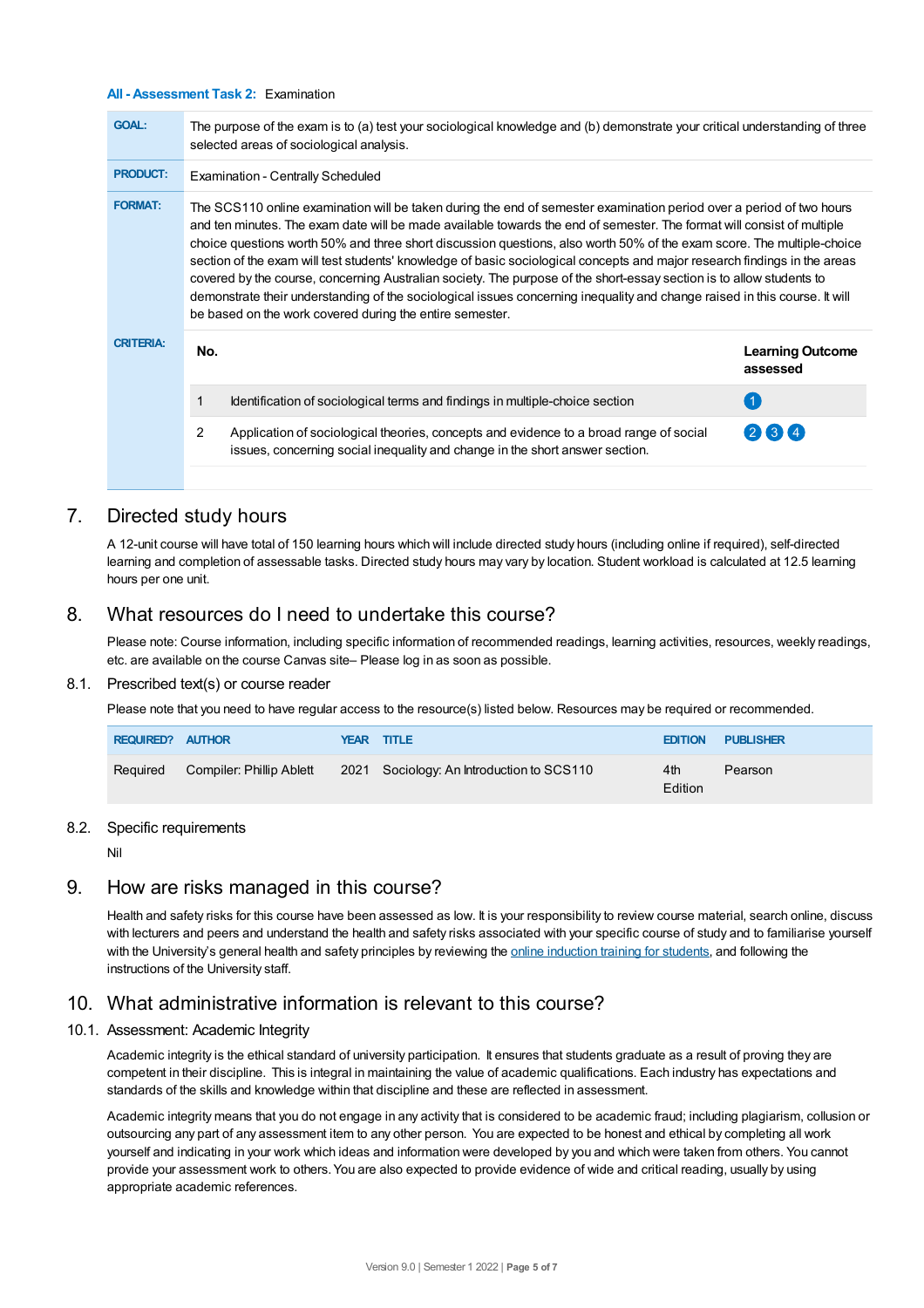In order to minimise incidents of academic fraud, this course may require that some of its assessment tasks, when submitted to Canvas, are electronically checked through Turnitin. This software allows for text comparisons to be made between your submitted assessment item and all other work to which Turnitin has access.

#### 10.2. Assessment: Additional Requirements

Your eligibility for supplementary assessment in a course is dependent of the following conditions applying:

The final mark is in the percentage range 47% to 49.4% The course is graded using the Standard Grading scale You have not failed an assessment task in the course due to academic misconduct.

#### 10.3. Assessment: Submission penalties

Late submission of assessment tasks may be penalised at the following maximum rate: - 5% (of the assessment task's identified value) per day for the first two days from the date identified as the due date for the assessment task.

- 10% (of the assessment task's identified value) for the third day - 20% (of the assessment task's identified value) for the fourth day and subsequent days up to and including seven days from the date identified as the due date for the assessment task. - A result of zero is awarded for an assessment task submitted after seven days from the date identified as the due date for the assessment task. Weekdays and weekends are included in the calculation of days late. To request an extension you must contact your course coordinator to negotiate an outcome.

#### 10.4. SafeUSC

USC is committed to a culture of respect and providing a safe and supportive environment for all members of our community. For immediate assistance on campus contact SafeUSC by phone: 07 [5430](tel:07%205430%201168) 1168 or using the [SafeZone](https://www.safezoneapp.com) app. For general enquires contact the SafeUSC team by phone 07 [5456](tel:07%205456%203864) 3864 or email [safe@usc.edu.au](mailto:safe@usc.edu.au).

The SafeUSC Specialist Service is a Student Wellbeing service that provides free and confidential support to students who may have experienced or observed behaviour that could cause fear, offence or trauma. To contact the service call 07 [5430](tel:07%205430%201226) 1226 or email [studentwellbeing@usc.edu.au](mailto:studentwellbeing@usc.edu.au).

#### 10.5. Study help

For help with course-specific advice, for example what information to include in your assessment, you should first contact your tutor, then your course coordinator, if needed.

If you require additional assistance, the Learning Advisers are trained professionals who are ready to help you develop a wide range of academic skills. Visit the Learning [Advisers](https://www.usc.edu.au/current-students/student-support/academic-and-study-support/learning-advisers) web page for more information, or contact Student Central for further assistance: +61 7 5430 2890 or [studentcentral@usc.edu.au](mailto:studentcentral@usc.edu.au).

#### 10.6. Wellbeing Services

Student Wellbeing provide free and confidential counselling on a wide range of personal, academic, social and psychological matters, to foster positive mental health and wellbeing for your academic success.

To book a confidential appointment go to [Student](https://studenthub.usc.edu.au/) Hub, email [studentwellbeing@usc.edu.au](mailto:studentwellbeing@usc.edu.au) or call 07 5430 1226.

#### 10.7. AccessAbility Services

Ability Advisers ensure equal access to all aspects of university life. If your studies are affected by a disability, learning disorder mental health issue, injury or illness, or you are a primary carer for someone with a disability or who is considered frail and aged, [AccessAbility](https://www.usc.edu.au/learn/student-support/accessability-services/documentation-requirements) Services can provide access to appropriate reasonable adjustments and practical advice about the support and facilities available to you throughout the University.

To book a confidential appointment go to [Student](https://studenthub.usc.edu.au/) Hub, email [AccessAbility@usc.edu.au](mailto:AccessAbility@usc.edu.au) or call 07 5430 2890.

#### 10.8. Links to relevant University policy and procedures

For more information on Academic Learning & Teaching categories including:

- Assessment: Courses and Coursework Programs
- Review of Assessment and Final Grades
- Supplementary Assessment
- Administration of Central Examinations
- Deferred Examinations
- Student Academic Misconduct
- Students with a Disability

Visit the USC website: <https://www.usc.edu.au/explore/policies-and-procedures#academic-learning-and-teaching>

#### 10.9. Student Charter

USC is committed to excellence in teaching, research and engagement in an environment that is inclusive, inspiring, safe and respectful. The [Student](https://www.usc.edu.au/current-students/student-charter) Charter sets out what students can expect from the University, and what in turn is expected of students, to achieve these outcomes.